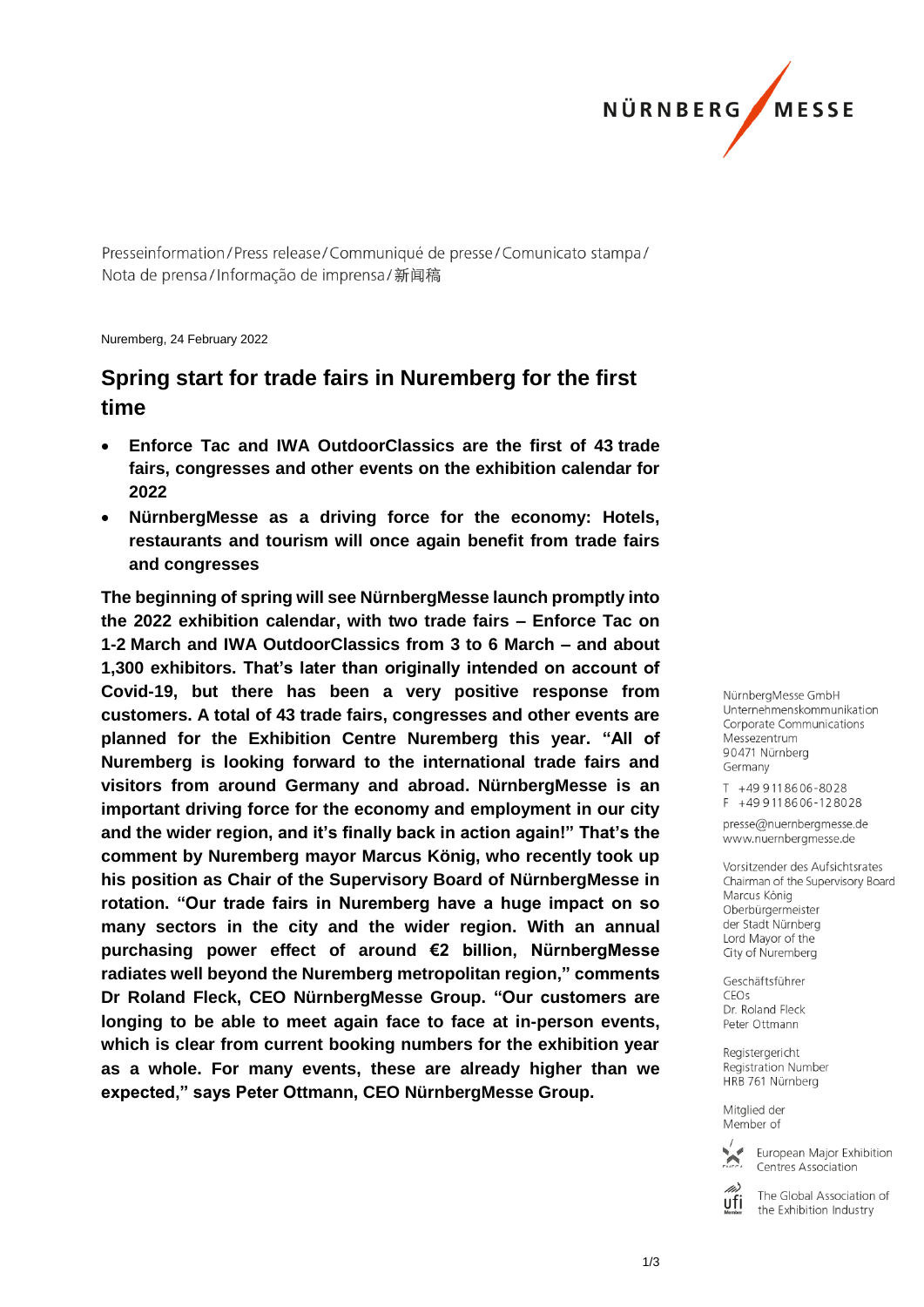

### **Trade fairs and congresses**

Despite the postponements and cancellations owing to Covid-19 in the first quarter of the year, the exhibition calendar for 2022 is filling up nicely. Starting in March, a total of 43 trade fairs, congresses, and corporate and other events will take place, representing a good mix of in-house, partner and guest events. Enforce Tac and IWA OutdoorClassics will be followed immediately by Freizeit, Touristik & Garten (exhibition for leisure, tourism and gardens, organizer: AFAG Messen und Ausstellungen GmbH, 9-13 March), and IFH/Intherm (organizer: GHM Gesellschaft für Handwerksmessen mbH, 26-29 April). In the merry month of May, the three days from the 10<sup>th</sup> to the 12<sup>th</sup> are dominated by the "triplet" of PCIM Europe, SMTconnect (organizer for both: Mesago Messe Frankfurt) and SENSOR+TEST (organizer: AMA Service GmbH). As originally planned, May will also be the time for Interzoo, the World's Largest International Trade Fair for the Pet Supplies Industry, organized by WZF GmbH (24-27 May). Taking place in June and July for the first time are EUROGUSS (8-10 June), embedded world (21-23 June), FeuerTrutz (29-30 June), HOLZ-HANDWERK and FENSTERBAU FRONTALE (12-15 July), and BIOFACH and VIVANESS (26-29 July).

The autumn months in the exhibition calendar include, in September, GaLaBau (14-17 September), and POWTECH and FACHPACK (27-29 September), followed by Insights-X (organizer: Spielwarenmesse eG, 5-7 October), CHILLVENTA (11-13 October), it-sa (25-27 October) and Consumenta (organizer: AFAG, 26-30 October). November is the time for SPS (organizer: Mesago Messe Frankfurt, 8-10 November) and HYDROGEN DIALOGUE (15-16 November). Then the exhibition and event calendar for the year is brought to a close with RETRO CLASSICS BAVARIA (2-4 December), ConSozial (7-8 December), and the exhibition for professional education BERUFSBILDUNG (12-15 December) and, as a special highlight once again, the "Sternstunden Gala" at the Frankenhalle on 16 December, organized by Bayerischer Rundfunk.

For a detailed description of all the exhibitions and congresses at the Exhibition Centre Nuremberg, see the NürnbergMesse online event calendar at [www.nuernbergmesse.de/en/events/calendar](http://www.nuernbergmesse.de/en/events/calendar)

#### **New video: Important driving force for the economy**

Countless businesses throughout the metropolitan area are happy that inperson events are finally starting again at the Exhibition Centre Nuremberg. From taxi drivers to stand construction companies, from bar operators to